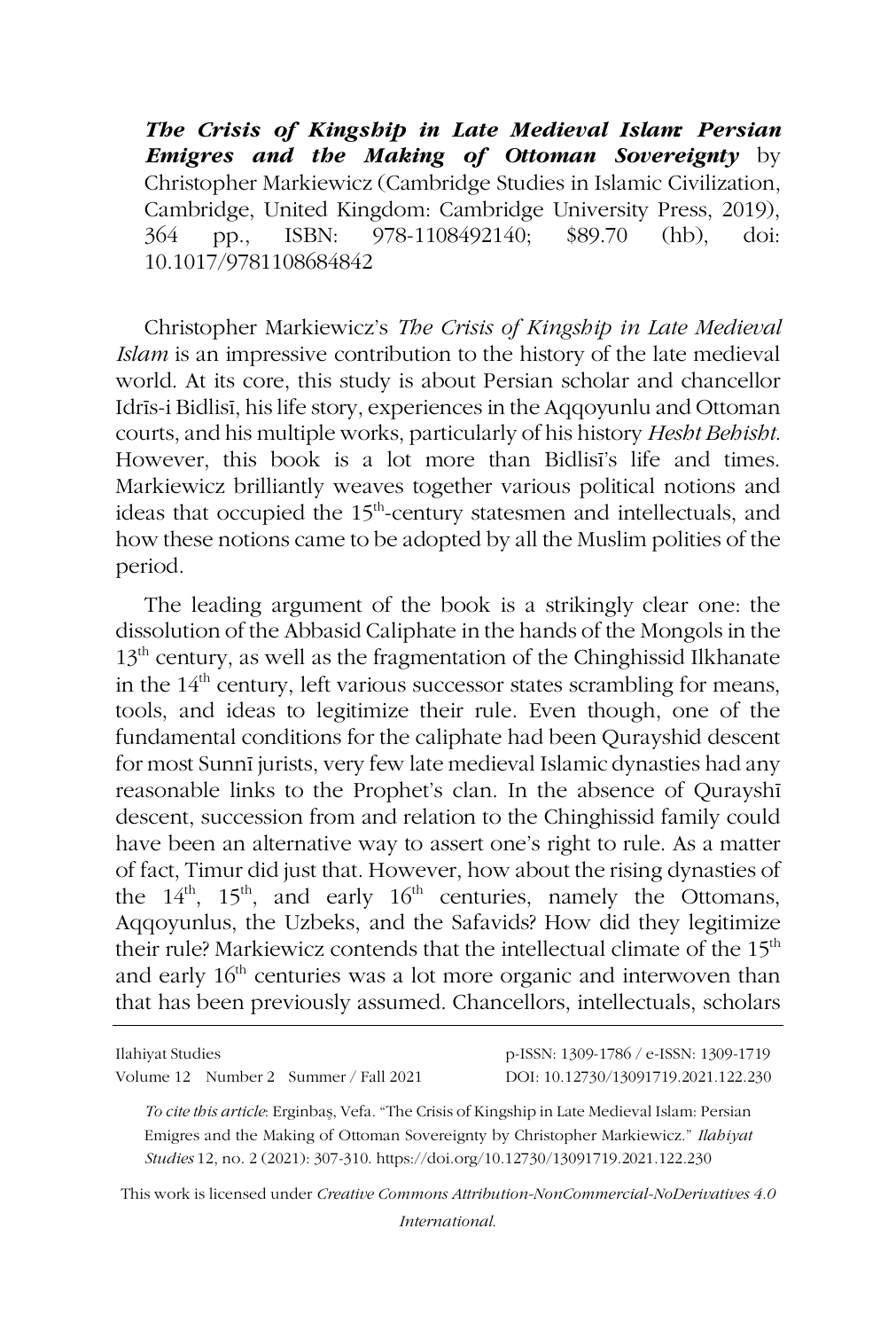who worked for one court at one time did not hesitate to offer their services to another. They felt very little unease doing that. Idrīs-i Bidlisī was a chancellor in the Akkoyunlu court. With the dissolution of the Akkoyunlu and the rise of the Safavids, <sup>1</sup> he left Iran and self-exiled himself in the Ottoman capital. Markiewicz argues that Bidlisī carried with himself various notions about kingship, the universe, and faith. He deployed these notions in his magnum opus, *Hesht Behist (The Eight Paradises)*. In this book, he presented the Ottoman sultans as *khalīfa-yi raḥmānī* (vicegerent of God) and *mujaddid*s. Markiewicz argues that the former concept that Idrīs-i Bidlisī first encountered during his service in the Akkoyunlu court became particularly useful to define Ottoman rule. Markiewicz calls this a "new vocabulary of sovereignty," which was first formulated in the Timurid court, and which was eventually embraced by all Muslim polities of the time. This "new vocabulary" was based on "the claims of authority in cosmological doctrines that anticipated the ordination of one individual to usher in a new era of universal justice, order, and peace." (2)  $15<sup>th</sup>$  century was a fertile ground to bring about these innovative notions: Sufi networks and millenarian movements ushered a new age of intellectual vibrancy, which was transmitted easily through a fractured political landscape. (5) Even though the Ottomanists are inclined to think of the Ottoman Empire as an isolated self-rising polity, Markiewicz vehemently opposes this notion. The Ottomans were never free of the political "anxieties" of the age. "The Ottoman claims to legitimacy that solely based on the Ottoman Sultan's status as warrior of the faith, Oguz descendant, or Seljuk heir failed to accommodate the increasingly complex terrain in which the Ottomans operated and exercised power." (11) In this context, an emphasis on the "sultan" himself became more important than the previous cultural manifestations of kingship. Markiewicz focuses on the life and times of Idrīs-i Bidlisī to explore how these ideas were created and adopted. The Ottomans and Akkoyunlus did not magically agree on "similar conceptions of sovereignty." Markiewicz asserts that migrants like

1

<sup>1</sup> Markiewicz persuasively argues that Idrīs-i Bidlisī's departure from Tabriz was not necessarily because of the rise of Ismail and the Safavid Shiism but rather because of his unease with the years of turbulence and frequent reversals of fortune he experienced during this period. Otherwise, confessionally speaking, Bidlisī was quite comfortable with fluid notions of Islam, oscillating between Sunnism and Shiism (68-71) before his emigration.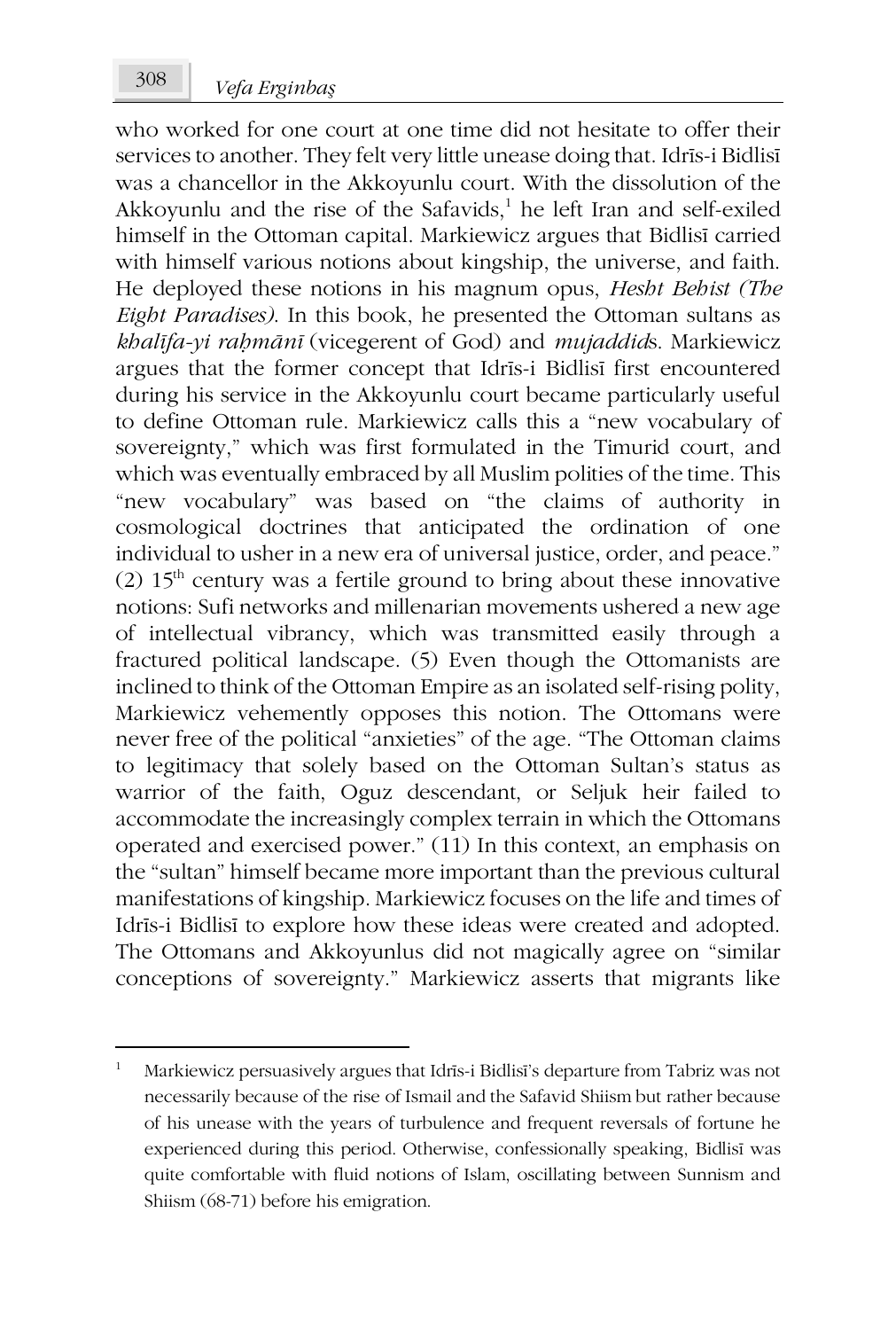Idrīs-i Bidlisī brought and circulated "specific formulations of kingship" and shaped the Ottoman political discourse with those notions.

In history, Bidlisī found the medium to explore the aforementioned notions of kingship. He participated in the debate between the "Arabophone" and "Persophone" historians on the meaning and purpose of history. (21) Bidlisī advanced the concept *khilāfat-i raḥmānī*, which was based on "astrological, mystical, and philosophical" conceptions rather than exclusively relying on more traditional ways to legitimize the Ottoman rule such as their role in ghaza, or hailing from the Oghuz or Seljukid lineage. *Khilāfat-i raḥmānī* offered Bidlisī a "coherent vision of kingship" that personified in the Ottoman sultans. The concepts such as *sahibkıran* and *mujaddid* also gained wide currency at this time to define the Ottoman sultans. Scholars like Bidlisī were responsible for the wide circulation of these concepts. Markiewicz further argues that Idrīs-i Bidlisī's influence on future Ottoman historians was immense. *The Eight Paradises* has almost a hundred extant copies all around the world, whereas for instance Tursun Beg's *Tārīkh-i Abū l-Fatḥ* had only a few. Even though subsequent historians found Bidlisī's prose heavy and ornate, he did influence the literary expectations of the subsequent generation of historians as many of them tried to emulate Bidlisī's literary style.

Christopher Markiewicz's book is one of the best studies of the fifteenth-century Islamic world and notions of kingship and how these notions were not born out of abstract speculations but rather brought about and circulated by scholars who emigrated from one court to another. Markiewicz's bibliography is near exhaustive; he uses all three languages of the Ottoman intellectual world, Turkish, Arabic, and Persian with ease. The book successfully places the Ottoman Empire within the wider "ecumene" of the Islamic world. We often think about the development of the Ottoman Empire as an independent and isolated process, connected to their expansion to the West while downplaying their relations with the Muslim Empires and reducing their relationship with these empires to a series of conflicts. Markiewicz displays how intellectuals such as Bidlisi influenced the Ottoman political culture and in turn perhaps influenced by it.

There are not many faults one can find with this study as it is wellwritten, well-argued, and well-sourced. One general issue, not specifically with this study, but with any intellectual effort that takes at its center an individual is the risk of the author overemphasizing the